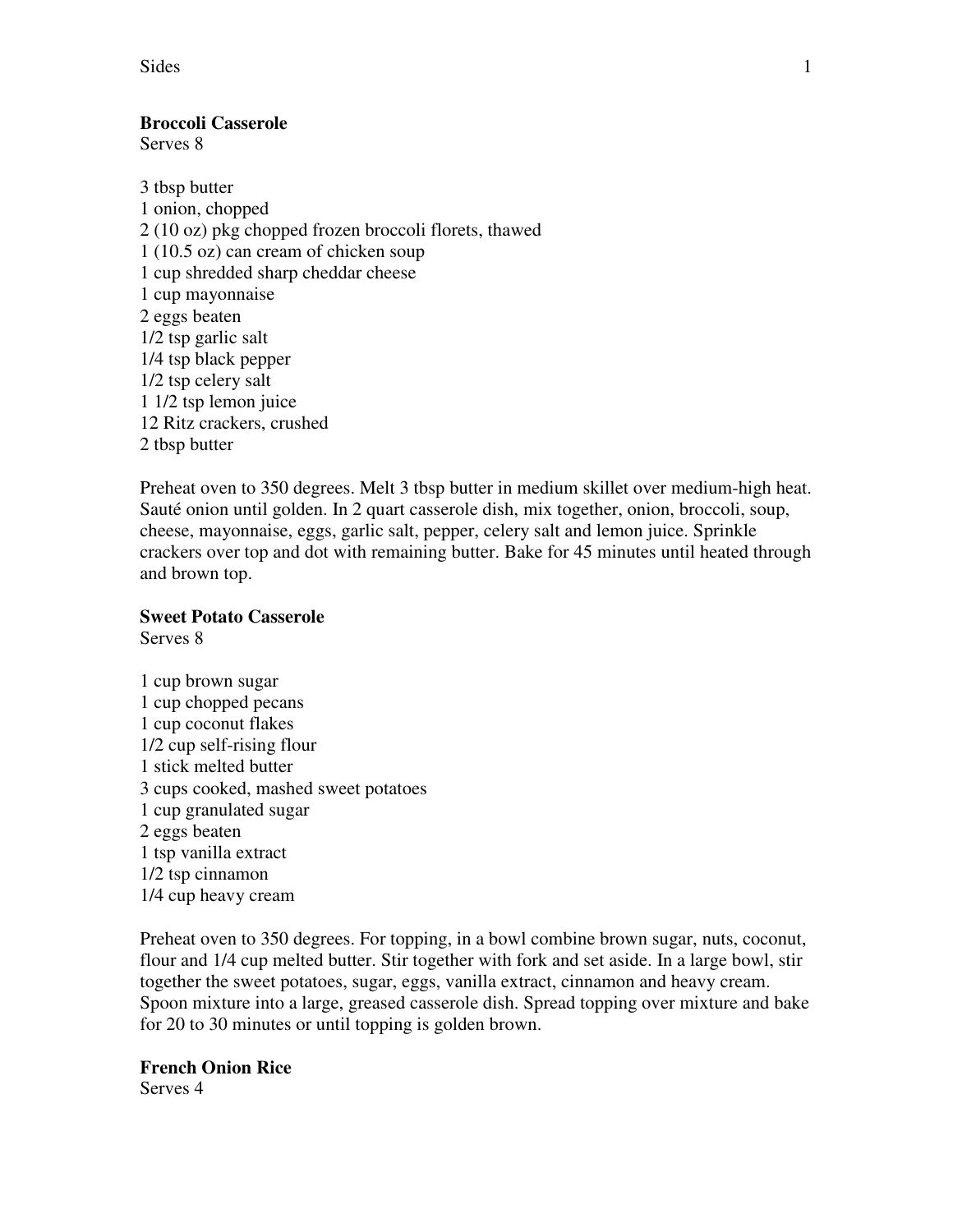Sides 2

1 cup chopped onion 8 tbsp butter 1 (10.75 oz) can beef broth 1 (10.75 oz) can condensed French onion soup 1 (4.5 oz) can mushroom pieces 1 cup uncooked white rice.

Preheat oven to 350 degrees. In saucepan over, medium heat, sauté onion in butter until almost tender. Remove from heat. Stir in broth, onion soup, mushrooms and uncooked rice. Pour into greased casserole dish. Bake for about 1 hour until done.

## **Hash Brown Bake**

Serves 8

5 cups water 4 cups frozen hash browns 1 (7.6 oz) pkg Betty Crocker Butter and Herb Mashed Potatoes mix 1 stick butter, softened 4 ounces cream cheese, softened 1 cup cheddar cheese 1/2 cup sour cream 1/2 tsp garlic salt 1/2 tsp salt 1/2 tsp black pepper 2 cups canned fried onions

Preheat oven to 350 degrees. Bring water to a boil and add hash browns. Cook for 5 minutes and drain. Prepare mashed potatoes according to package instructions. In large bowl, mix together hash browns, mashed potatoes, butter, cream cheese, cheddar cheese, sour cream, garlic salt, salt and pepper. Spoon into greased 2-quart casserole. Bake for 25 to 35 minutes or until golden brown on top. Sprinkle onions on top and bake another 5 minutes.

# **Green Bean Casserole**

Serves 6

3 tbsp butter 1/2 cup diced onions 2 cups canned green beans 1 (10 3/4 oz) can cream of chicken soup 1 (2.8 oz) can fried onions Salt and pepper to taste

Preheat oven to 350 degrees. Melt butter in large skillet and sauté onions. Add green beans salt and pepper, and cream of chicken soup. Pour into greased 1 1/2 casserole dish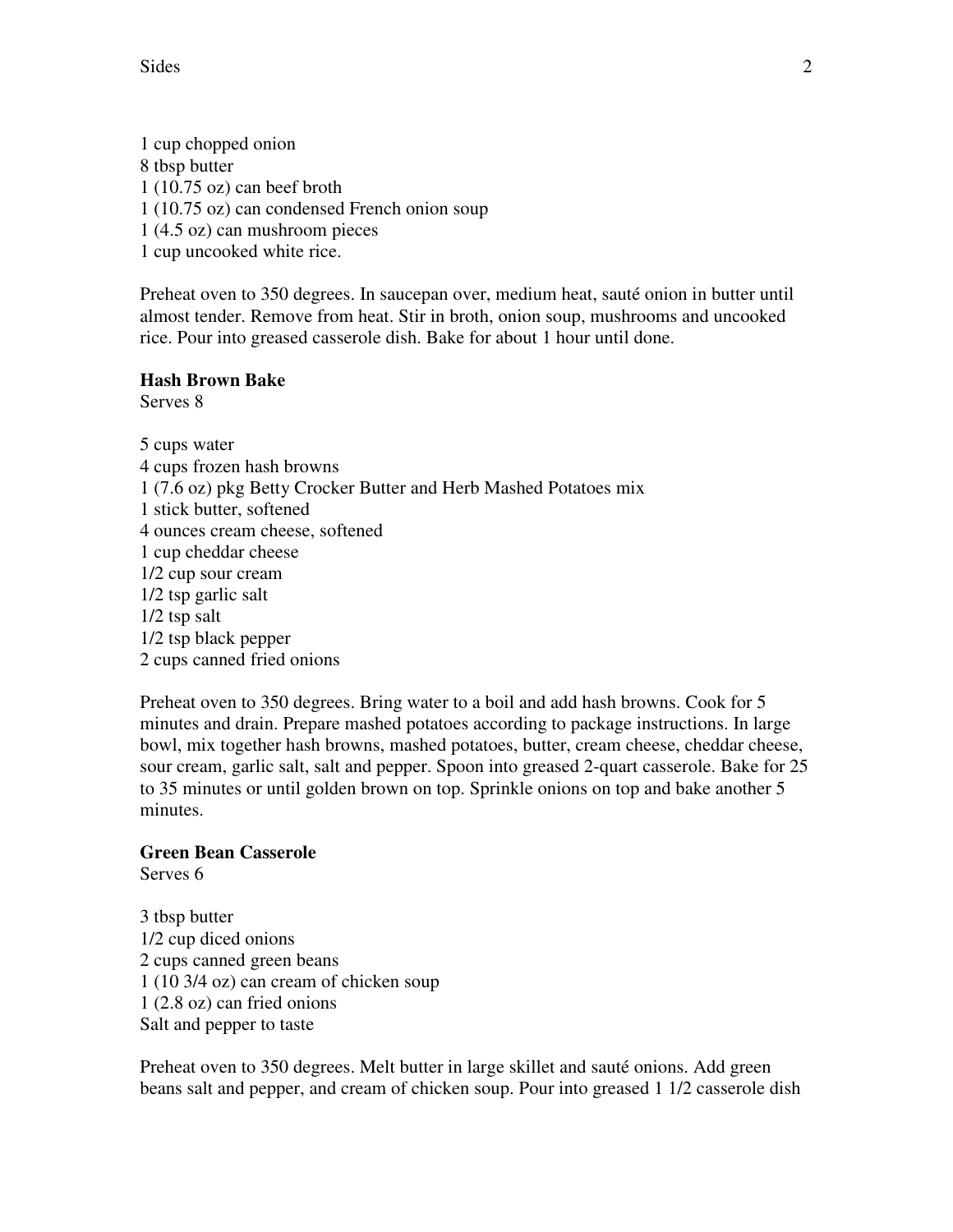and bake for 20 minutes. Top casserole with fried onions and bake for an additional 10 minutes.

## **Red Rice**

Serves 6

1 cup chopped onion 1 cup chopped green bell pepper 2 tbsp butter 1 cup diced Hillshire Farms sausage 1 (14.5 oz) can crushed tomatoes with juice 1 tbsp Texas Pete hot sauce 1 cup tomato sauce 1 cup water 3 chicken bouillon cubes, crushed Salt and pepper to taste 1 cup uncooked white rice

Preheat oven to 350 degrees. In a saucepan over medium heat, sauté onion and bell pepper in butter. Add sausage and heat until mixture is slightly browned. Add tomatoes, hot sauce, tomato sauce, water and bouillon cubes. Season to taste. Stir in rice. Pour mixture into greased casserole dish and bake for 45 minutes.

### **Red Beans**

Serves 8

1 pound dried red beans, rinsed 8 cups water 1/4 cup vegetable oil 1 cup chopped onion 1/2 cup chopped green bell pepper 1/2 cup chopped celery 1/4 cup fresh chopped parsley 1 tsp minced garlic 1/4 cup chopped green onion 1 tbsp Liquid Smoke 1 tbsp Creole seasoning 1/2 pound cubed boiled ham 1/2 pound smoked sausage into 1/4 inch diagonals

Combine the beans, water and vegetable oil in a large, heavy pot or Dutch oven over medium heat. Bring to boil, then reduce heat to medium-low and simmer, stirring occasionally, until beans are tender (about 1 hour). Add onions, bell pepper, celery, parsley, garlic, green onion, Liquid Smoke and seasoning. Stir to mix and cook on low heat for 30 minutes. Add ham and sausage. Continue cooking until mixture thickens. If